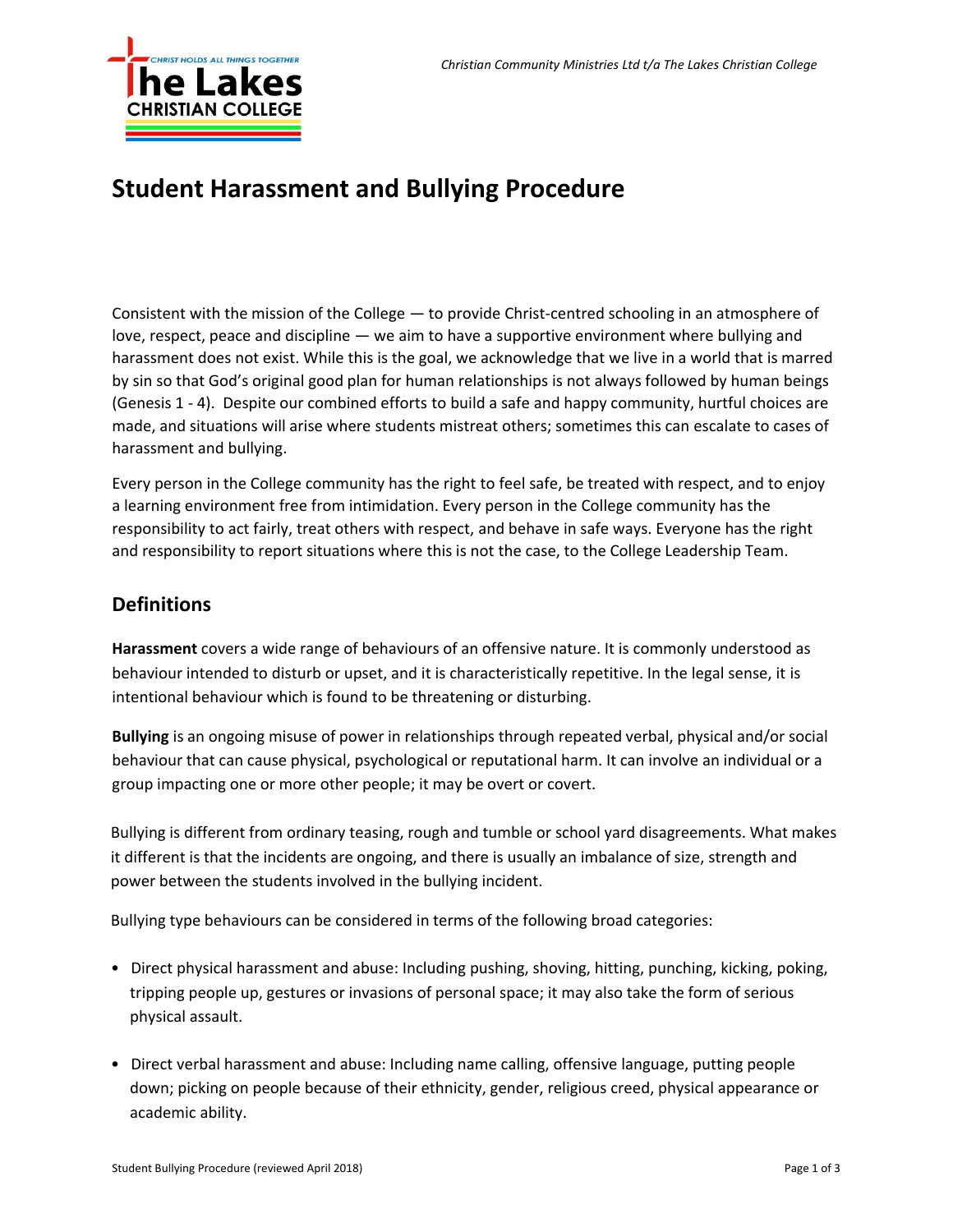

- *Indirect bullying***:** This form of bullying is harder to recognise and often carried out behind the bullied student's back. It is designed to harm someone's social reputation and/or cause humiliation. Indirect bullying includes:
	- lying and spreading rumours
	- playing nasty jokes to embarrass and humiliate
	- provoking a food-allergic reaction
	- mimicking
	- encouraging others to socially exclude someone
	- damaging someone's social reputation and social acceptance
- *Sexual harassment and abuse*: Including unwanted touching or brushing against someone's body, sexually orientated jokes, writings, or drawings, using rude names, unwanted invasions of a sexual nature.
- *Cyber bullying*: Includes situations where people use electronic communication (social media, text messaging, e-mail, social networking or other websites, etc.) to communicate in a verbally bullying way. This may happen in or out of school time. It includes creating false profiles, impersonating other students, or creating fake pages to bully someone. If the bullying is of a serious and threatening nature, then it may become a legal issue about which students and parents or caregivers should seek advice by reporting the matter to the police.
- *Other forms*: Including offensive notes or material, graffiti, damaging or hiding someone else's possessions, picking on others, threats, intimidation, extortion, repeated exclusion or isolation.

If harassment and/or bullying amounts to harm, as referred to in the College Child Protection Policy, then the matter must be dealt with under the Child Protection Policy.